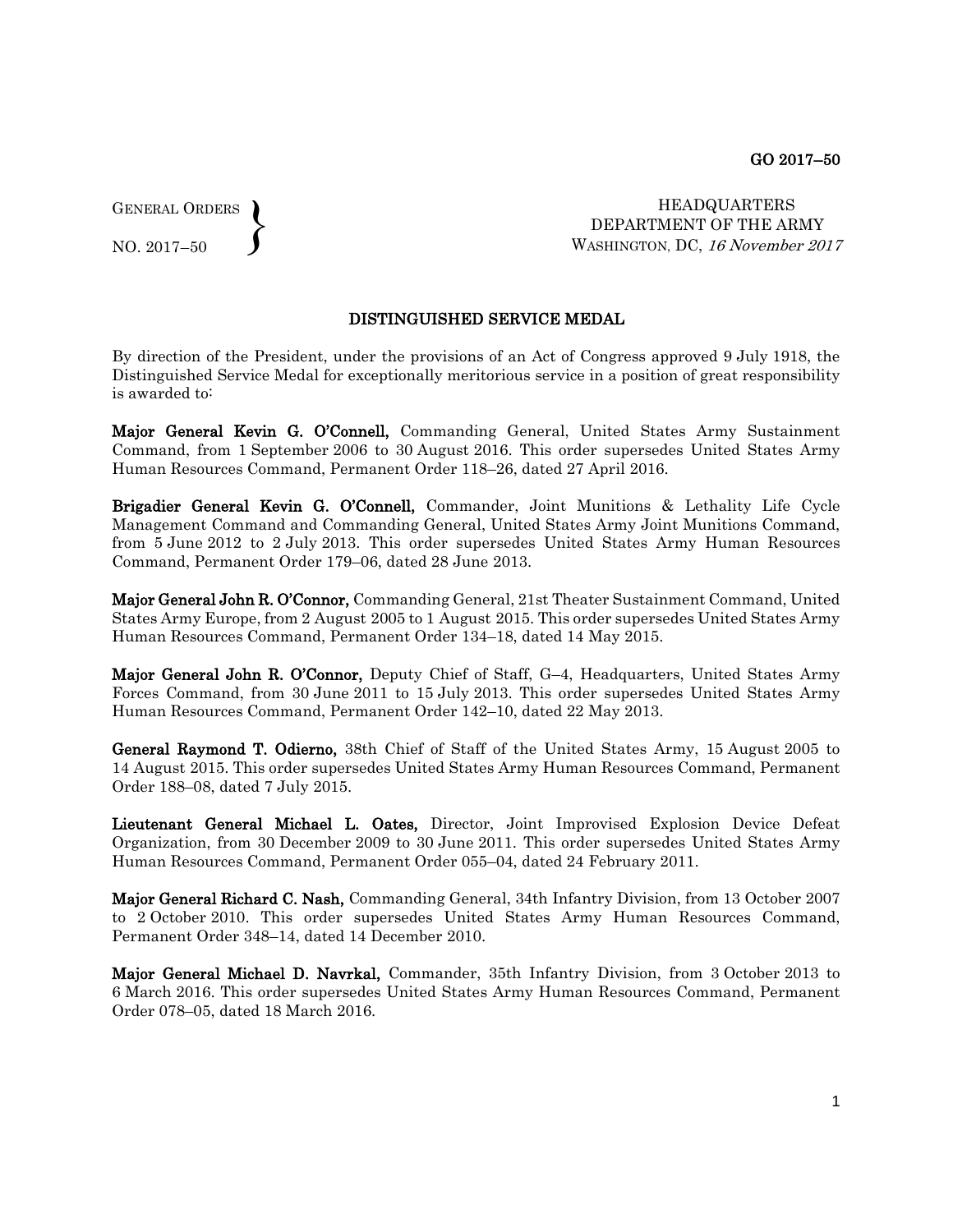## GO 2017–50

Major General Herbert L. Newton, Commander, 263d Army Air and Missile Defense Command, Anderson, South Carolina, from 1 October 2007 to 9 September 2012. This order supersedes United States Army Human Resources Command, Permanent Order 002–10, dated 2 January 2014.

Major General Camille M. Nichols, Commanding General, Army Contracting Command, Redstone Arsenal, Alabama, from 17 May 2012 to 2 October 2013. This order supersedes United States Army Human Resources Command, Permanent Order 242–11, dated 30 August 2013.

Major General John W. Nicholson, Jr., Commanding General, 82nd Airborne Division, from 1 October 2012 to 3 October 2014. This order supersedes United States Army Human Resources Command, Permanent Order 265–13, dated 22 September 2014.

Major General James W. Nuttall, Deputy Commanding General, First Army, from 31 August 2001 to 31 August 2011. This order supersedes United States Army Human Resources Command, Permanent Order 117–07, dated 27 April 2011.

Brigadier General Daniel J. Nelan, Operational Support Assistant to the Director, Army National Guard, from 12 March 1970 to 1 August 2012. This order supersedes United States Army Human Resources Command, Permanent Order 200–03, dated 19 July 2012.

Brigadier General Samuel T. Nichols, Jr., Commanding General, 290th Military Police Brigade, from 7 January 2003 to 6 January 2013. This order supersedes United States Army Human Resources Command, Permanent Order 084–13, dated 25 March 2013.

Brigadier General James C. Nixon, Deputy Director of Operations, United States Central Command, from 1 September 2001 to 31 August 2011. This order supersedes United States Army Human Resources Command, Permanent Order 132–09, dated 12 May 2011.

Brigadier General Robert D. Ogg, Jr., Program Executive Officer, Office of the Assistant Secretary of the Army for Acquisition, Logistics and Technology, from 2 September 2000 to 1 September 2010. This order supersedes United States Army Human Resources Command, Permanent Order 167–01, dated 16 June 2010.

Brigadier General John E. O'Neil, Director for Logistics, Engineering and Security Cooperation, United States Pacific Command, from 1 September 2006 to 31 August 2016. This order supersedes United States Army Human Resources Command, Permanent Order 146–10, dated 25 May 2016.

Brigadier General William J. O'Neill, Deputy Commander, 29th Infantry Division, Virginia Army National Guard, from 16 June 2003 to 15 June 2013. This order supersedes United States Army Human Resources Command, Permanent Order 140–14, dated 20 May 2013.

Brigadier General Manuel Ortiz, Jr., Deputy Commanding General, United States Army South, from 13 May 2002 to 12 May 2012. This order supersedes United States Army Human Resources Command, Permanent Order 123–60, dated 2 May 2012.

Colonel Tracy A. Nelson, G–4 Officer, Joint Forces Headquarters, Illinois Army National Guard, from 16 May 1977 to 31 March 2012. This order supersedes United States Army Human Resources Command, Permanent Order 142–09, dated 21 May 2012.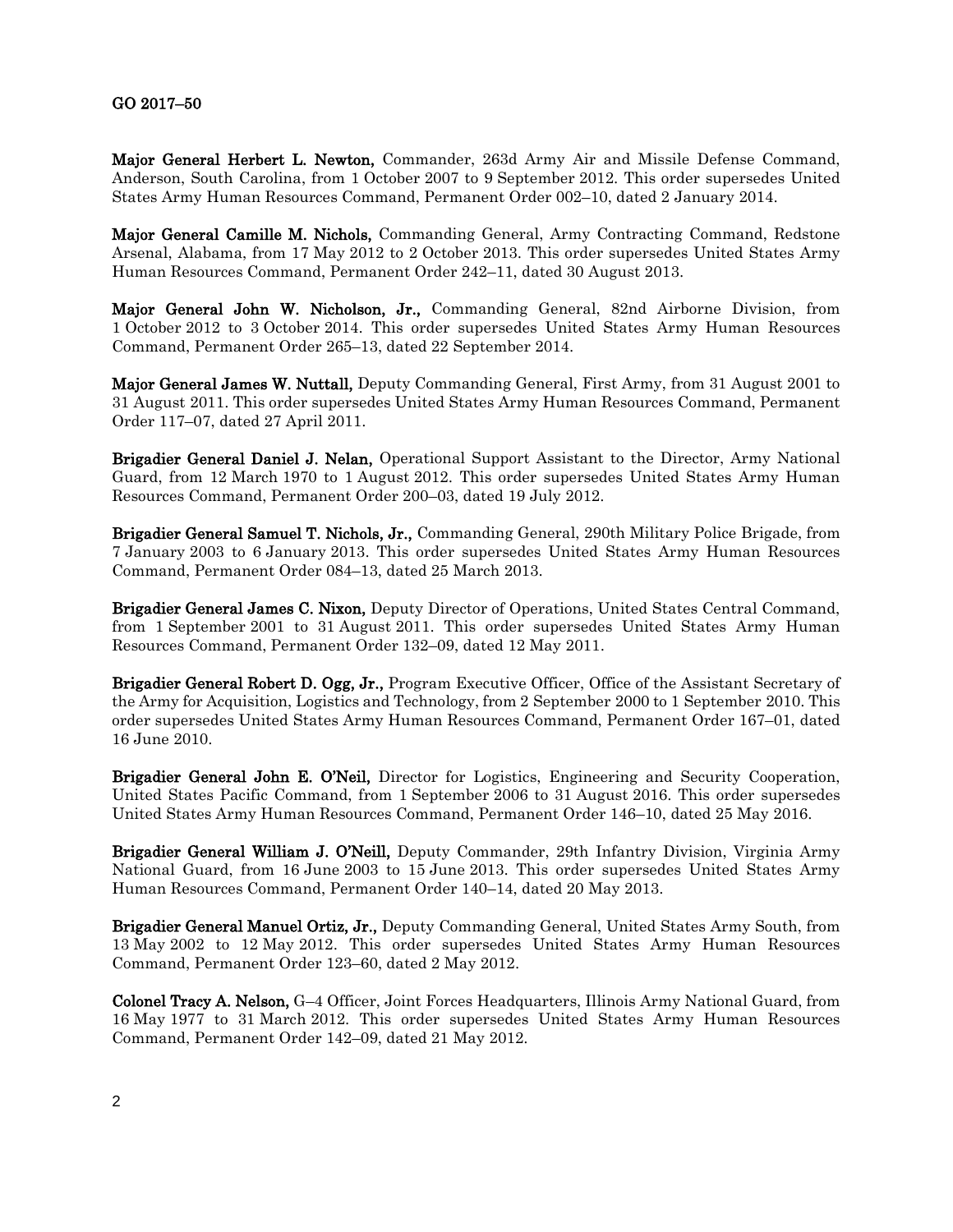Colonel Peter A. Newell, Director, United States Army Rapid Equipping Force, from 1 September 2003 to 31 May 2013. This order supersedes United States Army Human Resources Command, Permanent Order 086–05, dated 27 March 2013.

Colonel Forrest R. Newton, Special Assistant to the Director of Department of Defense Commemorations, Office of the Secretary of Defense, Arlington, Virginia, from 1 September 2002 to 31 August 2012. This order supersedes United States Army Human Resources Command, Permanent Order 156–05, dated 4 June 2012.

Colonel Peter E. Nielsen, Commander, General Leonard Wood Army Community Hospital, from 29 June 2006 to 30 June 2016. This order supersedes United States Army Human Resources Command, Permanent Order 118–35, dated 27 April 2016.

Colonel William B. Norman, Chief, Military Planning Service, United Nations, United States Military Observer Group–Washington, Deputy Chief of Staff, G–3/5/7, from 1 June 2000 to 31 May 2010. This order supersedes United States Army Human Resources Command, Permanent Order 127–11, dated 7 May 2010.

Colonel Michael C. Okita, Executive Officer to the Commanding General, I Corps and Multi–National Corps–Iraq, from 1 May 2000 to 30 April 2010. This order supersedes United States Army Human Resources Command, Permanent Order 161–20, dated 10 June 2010.

Colonel Robert B. Oliveras, State Inspector General, Oregon National Guard, from 1 September 2002 to 31 August 2012. This order supersedes United States Army Human Resources Command, Permanent Order 339–03, dated 4 December 2012.

Command Sergeant Major James P. Norman III, Corps Command Sergeant Major, I Corps, from 1 August 2006 to 1 August 2016. This order supersedes United States Army Human Resources Command, Permanent Order 341–08, dated 7 December 2015.